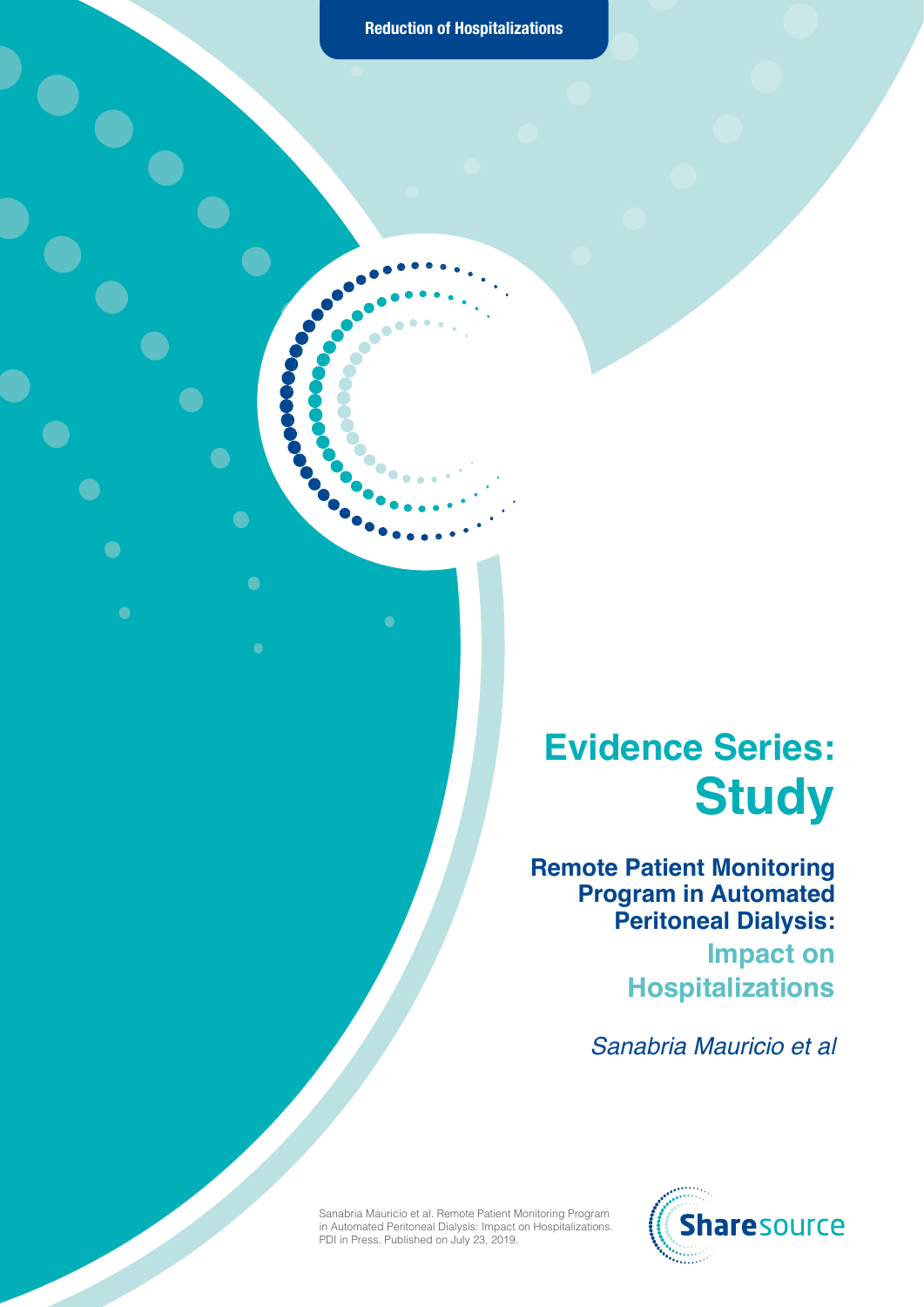Remote Patient Monitoring Program in Automated Peritoneal Dialysis: Impact on Hospitalizations



### **BACKGROUND**

×

- Automated peritoneal dialysis (APD) is a growing PD modality but as with other home dialysis methods, the lack of monitoring of patients' adherence to prescriptions is a limitation with potential negative impact on clinical outcome parameters.
- Remote patient monitoring (RPM) allowing the clinical team to have access to dialysis data and adjust the treatment may overcome this limitation.



#### **OBJECTIVES**

To determine clinical outcomes associated with RPM use in incident patients on APD therapy.



#### **ENDPOINTS**

Number of hospitalizations per patient-year and hospital days



# **METHODS**

- A retrospective cohort study
- An RPM program was used and the patients were divided into two cohorts:



# **2. <sup>295</sup> <sup>65</sup>** (18%) (82%)

- Hospitalizations and hospital days were recorded over 1 year
- Propensity score matching 1:1, to ensure there is less potential for selection bias, the actual cohorts evaluated were 63 in the RPM Cohort and 63 in the APD without-RPM Cohort
- Claria with Sharesource was used in this study which is similar in function and design to Amia with Sharesource

**APD WITHOUT-RPM COHORT:**  patients using **Homechoice** without RPM =



**ACTUAL COHORTS EVALUATED WERE 63 IN THE RPM COHORT** 



**63 IN THE APD WITHOUT-RPM**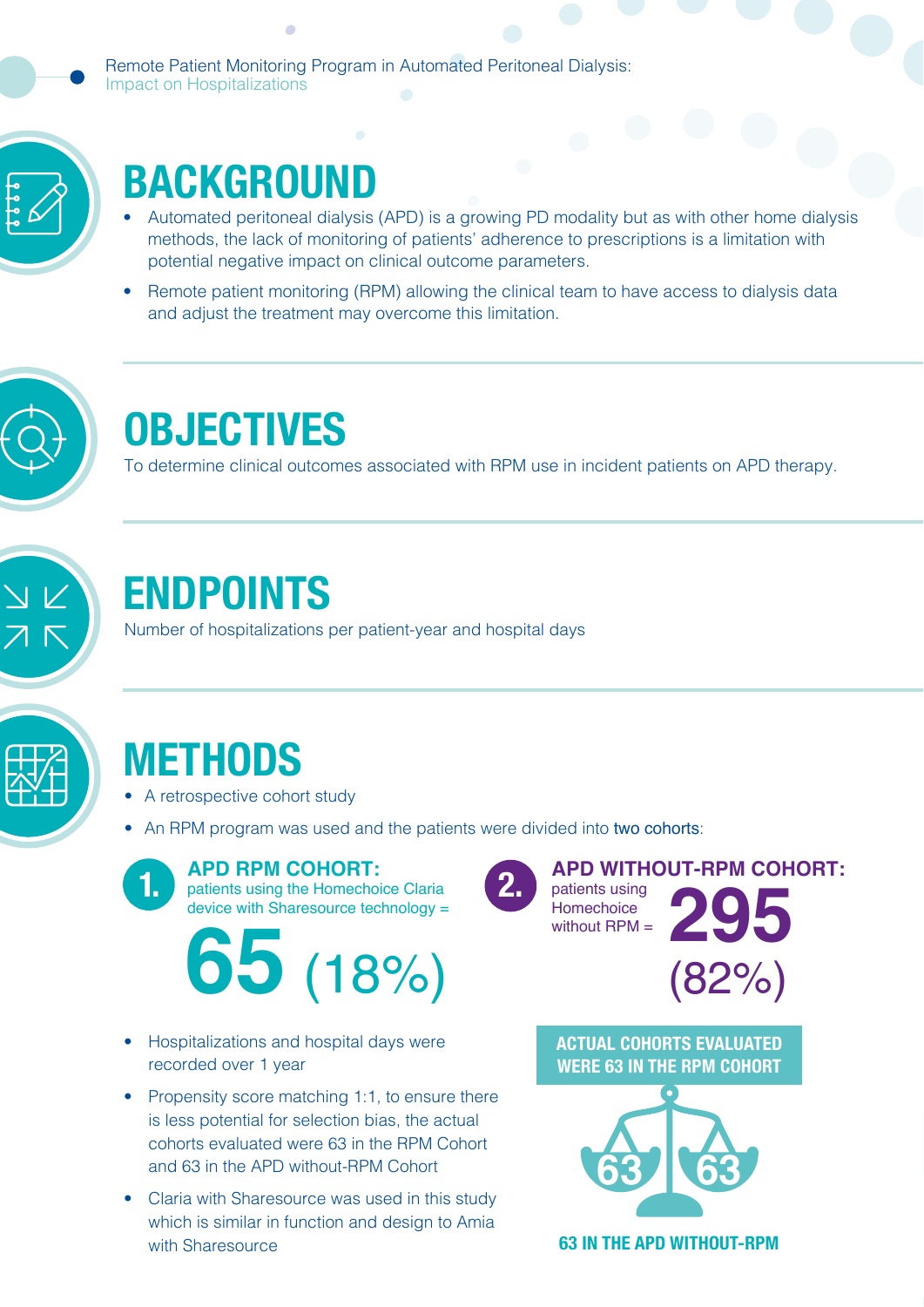### **STUDY POPULATION**

- **360 patients** initiating APD between **1 October 2016 and 30 June 2017**  in 28 Baxter Renal Care Services (BRCS) units in Colombia.
- Mean age  $= 57$  years (diabetes 42.5%)

**360 patients** diabetes **42.5% MEAN AGE = 57**

# **RESULTS**

After propensity score matching, APD therapy with RPM ( $n = 63$ ) compared with APD-without RPM ( $n = 63$ ) was associated with significant reductions in hospitalization rate:



# **SIGNIFICANT REDUCTIONS**

**1.6.57 1.86**<br>Ever hospitalization days fewer hospitalization (per patient-year)

**by 54% REDUCTION OF HOSPITALIZATION DAYS** **fewer hospitalizations** (per patient-year)

**by 39% REDUCTION OF HOSPITALIZATION RATE**